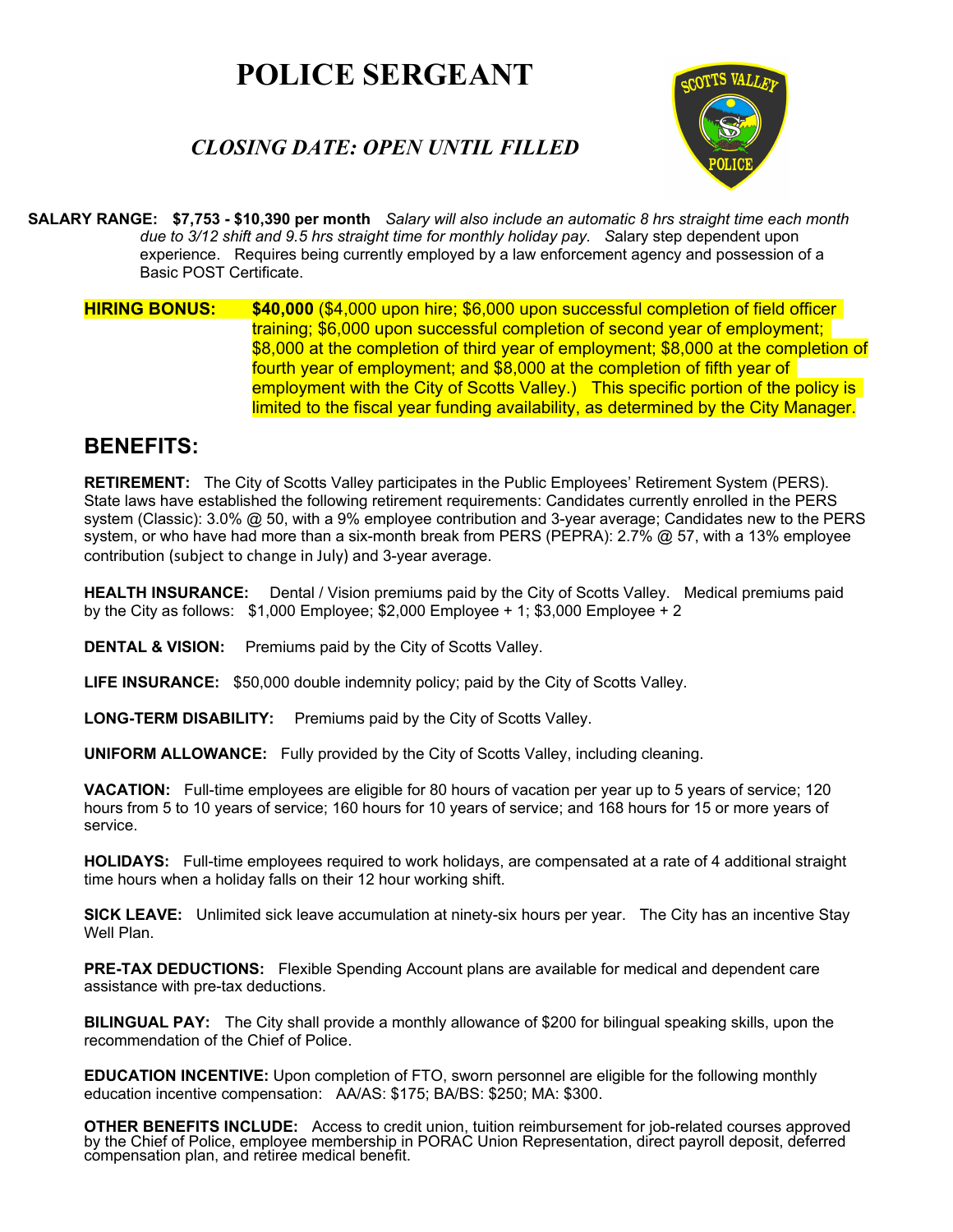### *If you are presently a California peace officer, you may be eligible for the following modified benefits:*

**STARTING SALARY**: You would not start at a step lower than your present pay step, except that Top Step is the highest step anyone can attain.

LATERAL HIRE VACATION CREDIT ADJUSTMENT: Newly hired police officers generally earn 80 hours of annual vacation each year for the first five years, 120 hours per year for years six through ten, and 160 hours per year for y adjustment that would include the number of years previously employed as a police officer when<br>calculating our vacation accrual formula. For example, an officer with more than five but less than ten years experience as a POST certified employee at the time of hire is eligible to earn 120 hours of annual<br>vacation.

#### **APPOINTMENT:**

Any candidate selected must pass a pre-employment medical, psychological, and polygraph exam administered by City-selected personnel before hire. Candidates must be fingerprinted and take a loyalty oath as required by the State of California at the time of hire. Appointments to regular positions are subject to an 18 month probationary period which is considered a part of the selection process. Probationary employees may be terminated without recourse during this period.

#### **MINIMUM QUALIFICATIONS:**

-High school diploma or GED/equivalent; Associate of Arts degree or equivalent preferred.

-Valid California motor vehicle operator's Class C or Class 3 license.

-Must be a citizen of the United States or a permanent resident alien who has applied for citizenship one year prior to application for employment in accordance with Section 1031.5 of the Government Code.

-A record free of any felony convictions.

-Must reside or be willing to relocate within a 60 minute drive to 1 Civic Center Drive, Scotts Valley within a time limit as set by the Chief of Police.

-Possess a Basic P.O.S.T. certificate.

**A photocopy of certificate must be attached to the employment application.**

-Three years of experience as a Police Officer with either City, County or State Government.

-Vision: Refer to attached Sworn Officer Vision Standards.

#### **Physical Condition:**

- Physical health, strength, and agility necessary to meet the physical demands of police work, as determined by a medical exam based on current California's Commission on Peace Officers Standards and Training (POST) guidelines.

- Applicants that have not had corrective surgery, and do not wear contact lenses or glasses must have 20/40 or better vision. Applicants wearing glasses must have 20/20 vision in each eye and 20/40 or better in worst eye without glasses. Applicants wearing hard contact lenses are not allowed unless vision is 20/40 or better in worst eye. Applicants wearing soft contact lenses must be 20/20 in each eye, 20/200 or better in each eye without lenses, and applicant must have successfully worn soft lenses for one year. Applicants that have had corrective surgery must have 20/40 vision or better without contact lenses and surgery must have been performed at least one-year prior to date of application. Depth perception, peripheral vision and color discrimination must be free of significant deficiencies and within guidelines established by POST (refer to vision standards sheet for details).

#### **THE POSITION:**

Under general supervision, plans, schedules, assigns, and reviews the work of patrol staff on an assigned shift; performs the full range of field and office work in connection with patrol, traffic, investigative, and training programs; assists in the preparation of cases and testifies in court; serves in specialized departmental roles; learns and assists with administrative functions for the department; fosters cooperative working relationships with other City departments, outside agencies, and the public served. This position also answers routine and emergency calls for protection of life and property and the enforcement of City, County, State and Federal laws, codes, and ordinances.

#### **THE DEPARTMENT:**

The Scotts Valley Police Department serves a community of over 11,000 citizens. During work hours, the population may swell to over 30,000. There are 20 sworn police officers assigned to such areas as patrol, traffic enforcement, investigations, and K9. The Scotts Valley Police Department is a service-oriented agency.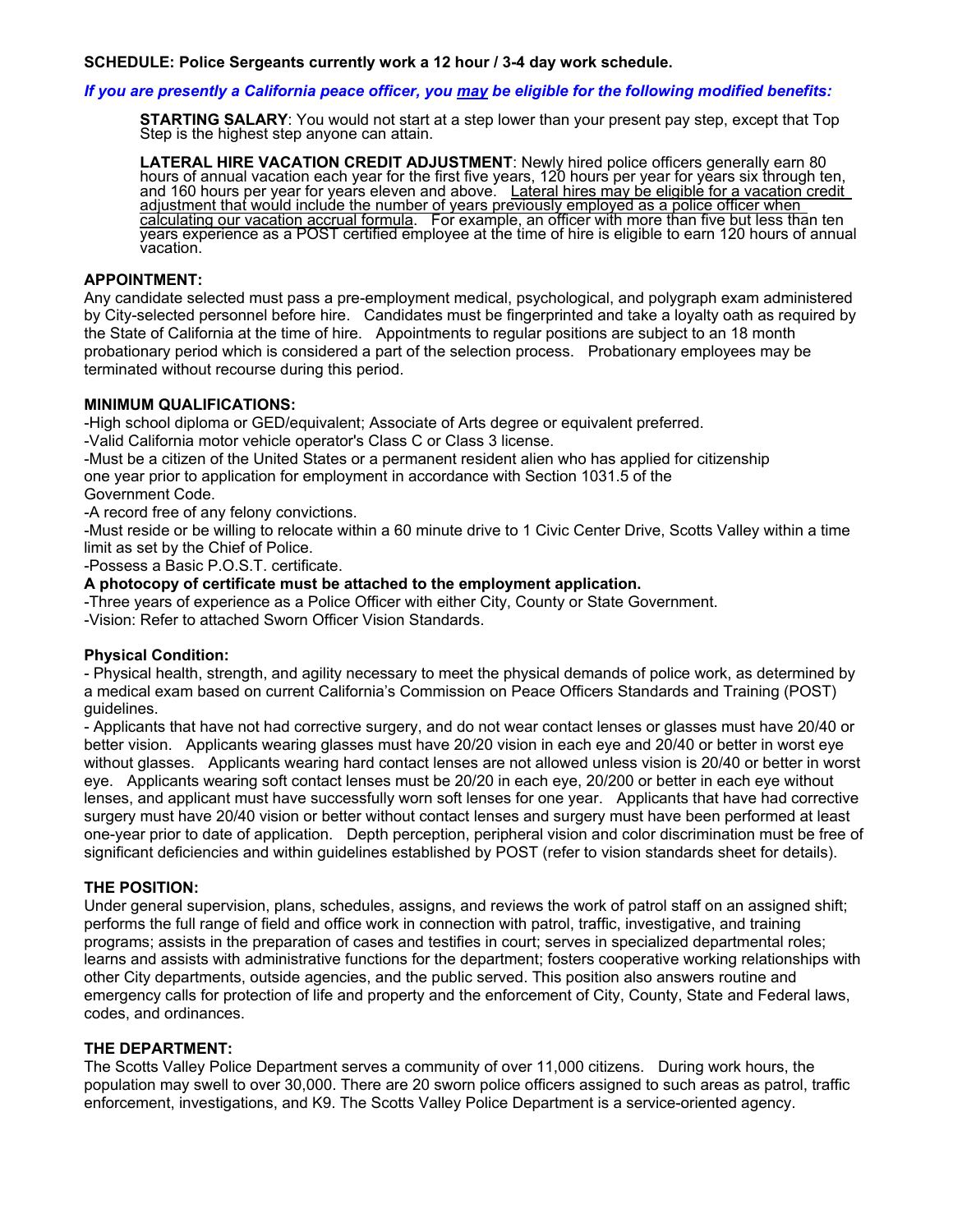#### **APPLICATION AND TESTING PROCESS:**

*Applicants are required to fill out and complete a City application form.* To obtain the required City application, one may be obtained from the police department's website at www.scottsvalleypd.com. If you have any questions, telephone or email the Police Department's Administrative Secretary at (831) 440-5649 or clocke@scottsvalley.org.

Hearing-impaired individuals can access the Department's TDD machine by calling (831) 440-5670. Applicants needing special accommodations for testing should submit a request to Personnel at the time of application. After reading this announcement, if you have further questions, call (831) 440-5649.

Candidates will be required to participate in a pre-screening interview. Those who pass the pre-screening interview will be placed on an eligibility list until such time as a position is available. Upon availability, eligibility list candidates will be invited to a selection interview to assess an applicant's experience, education, judgment, oral communication skills and interpersonal skills.

All candidates who receive a score of 80% or more on the selection interview will be placed on a hiring list. As openings occur, top candidates will be selected for a background investigation in accordance with the POST Commission and Peace Officer Background Investigations Guidelines.

Candidates will also be required to successfully complete, to the satisfaction of this department, a polygraph test administered by a licensed polygrapher, a psychological exam given by a City selected psychologist and a medical exam by a City selected physician (to include a back X-ray and general physical examination). In addition to the qualifications noted above, suitability for employment will also be based on the following POST job dimensions: moral character, handling stress and adversity, work habits, interactions with others and intellectually based abilities.